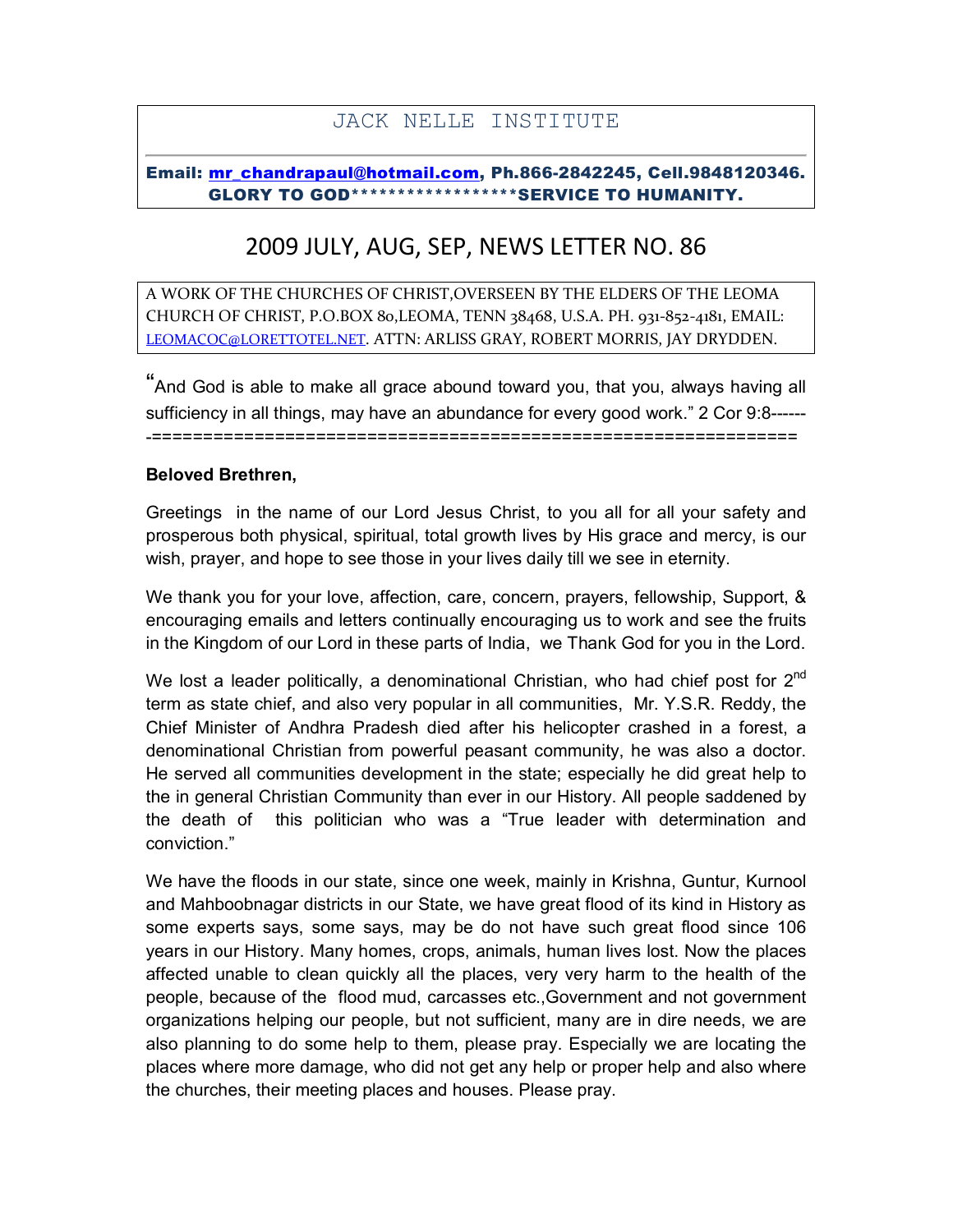1. THE BIBLE TRAINING: We have several different courses, now we add one more course also because of the essential need. We have training for men, women, and couples. We have training in 3 languages, one in English,  $2<sup>nd</sup>$  in Hindi and  $3<sup>rd</sup>$  in Telugu. (1)We have 6 weeks training once in a year for college, high school students and teachers. (2) We have 3 months training, every 3 months 20 to 25 students trainined. We have  $75<sup>th</sup>$  batch, Sep, Oct, Nov 2009, (3) Two years course, Full time course, 4 days a week course for two years, now started 5 days a month for two years for the people who has families, congregations, far away from our institute. We, our state divided into 3 parts, one is coastal districts 9 We are more churches and preachers are there, second Rayalaseema districts 4,Churches are very very less, Third one is Telangana 10 districts. We are getting more students from Rayalaseema and Telangana areas. Also we are getting students from North India.Students lists will be attached, if you do not get, please ask me, so that we may send you again. Thank you for your help. 3 months batch  $75<sup>th</sup>$ , 2 years seniors  $9<sup>th</sup>$ batch and Juniors  $10<sup>th</sup>$  batch total sixty students are there. In the institute. Please pray for them, for their families and their villages/towns and the congregations.

**2. THE CHILDREN HOME:** All our 75 children are doing well, including our college going children. We are very much afraid of the Swine flue, and the present floods making children sick, but thank God and your prayers are great help to keep them well.They are all enjoying health, education, moral values too. Learning God's word daily.Thank you for your help.

3. THE ENGLISH MEDIUM SCHOOL: We continue to keep up to the mark to keep as Government Recognised conditions and the new bus is a great boom to the school development. All children are doing well, we continually serving the community and merging to the society with education and spiritual and moral education. Thanks for this help.

4. THE PRINTSHOP: We continue to print our literature, like tracts, books, booklets, magazines. We translated some of our brethren books, we may print them in Indian languages. Thanks for the unit. We are now preparing planners, calendars for the coming New Year's 2010. We continue to send Bible Correspondence Courses, distributing our tracts, with Bibles and NTs too.

**5. THE WIDOWS HOME:** We continue to care for the widows for some time with Bible training and professional courses. They are very helpful to our orphan children here and later in their villages and congregations. Thank you for helping for them.

6. THE MEDICAL HELP: We continue to help medically to our Orphan Children, Bible Training students, and the staff. Recently two Bible Training Students. Recently two students suffering with health problems , each one will cost about \$1000, one is with eyes and another with ears. Children, recently one fallen down and broke his arm, it took about 6 weeks to heal, another boy got very strange problem, we have to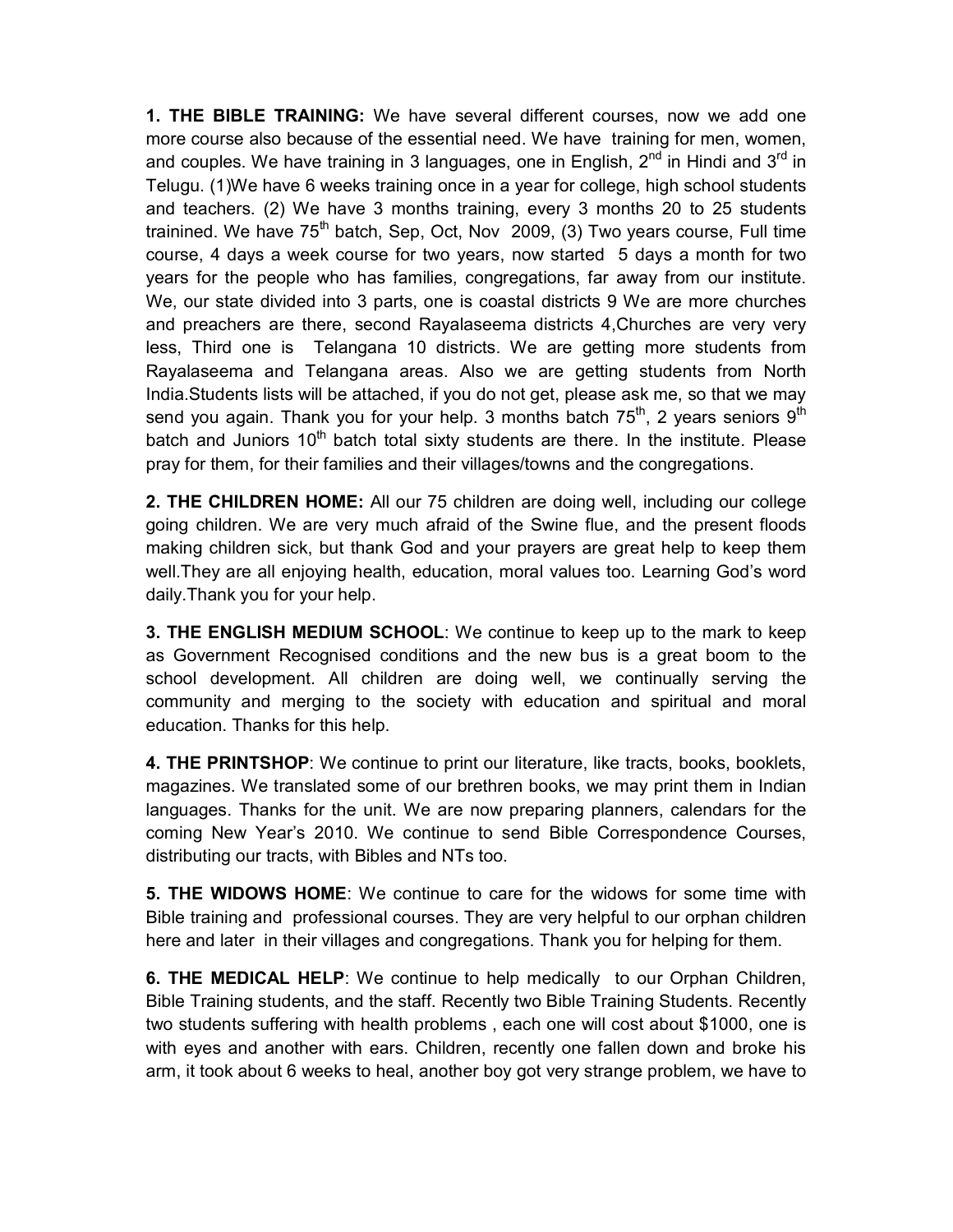take him to several experts and got treated him, now he is doing well..Thank you for your help.

7. THE CHRISTIAN MARRAIGE BUAREAU: One of many ways to evangelize, strengthening the church by serving the needs of the community in the Christian Society.We come across several people whom we had opportunity to teach the word ,even in the marriages to the several thousands of the people. Daily at least about ten new people visiting our campus.

8. THE LOCAL CONGREGATION: Continually growing in number, strength and doing function as family. We have new members are attending because of the new families moving because of the educational institutions raised in our area. And also our continually teaching programmes. We are panning to visit, plan and help to our flood victims soon after we are allowed.

**9.THE PRISON MINISTRY:** We distributed Bibles, NTs and Hymn books along with our tracts and correspondence Courses. We are getting good responses, if we get some chance of rehabilating any convert, our local congregation is going to help such is our plan, please pray for this ministry.

10.THE EVANGELISM TEAM: We continue to make a good team to teach and preach in the special meetings, especially new congregations starting, developing new congregations.

11. THE PREACHERS' FELLOWSHIP MEETINGS: We continue to have monthly preachers fellowship meetings each time different places. We are able to share the Bibles, NTs, Hymn Books, Tracts with different places for the work in those respective places. We are all very happy.

12. THE SPECIAL MEETINGS: (1). July 2,3 Preached in a meeting where about 200 attended, and also a marriage function about 1500 attended..(2) July  $6<sup>th</sup>$  morning Solemnized marriage and preached at Zakkampudi, one of our two year graduate, Bro. K.Madhu, about 400 attended, half of them are our graduate preachers attended. Some denominational preachers attended. $(3)$ . July  $9<sup>th</sup>$ , at Vanukuru, Bro. K.Prasad's place, an old aged home, about 200 people attended, I preached and also distributed our hymn books and Bibles to the poor, newly converted people. They are all very happy to have such meeting with all them.  $(4)$ . July 12<sup>th</sup> Sunday evening, about 40 miles near seashore, called Satuluru village, Bro. Samson preaching, there are about 120 people attended, they are suffering without proper meeting place, but their interest is so much they gathered even at rainy time also. Now this brother Joined in two year course with us and continue to work in two main congregations in that area.  $(5)$ . July 18<sup>th</sup> afternoon attended to a new school function, where the educational minister attended, where I preached on education , about 2000 people attended., at St.Paul's Public School at Rayanapadu. (6). July  $19<sup>th</sup>$  evening at a denominational campus out of the city of Vijayawada, a member of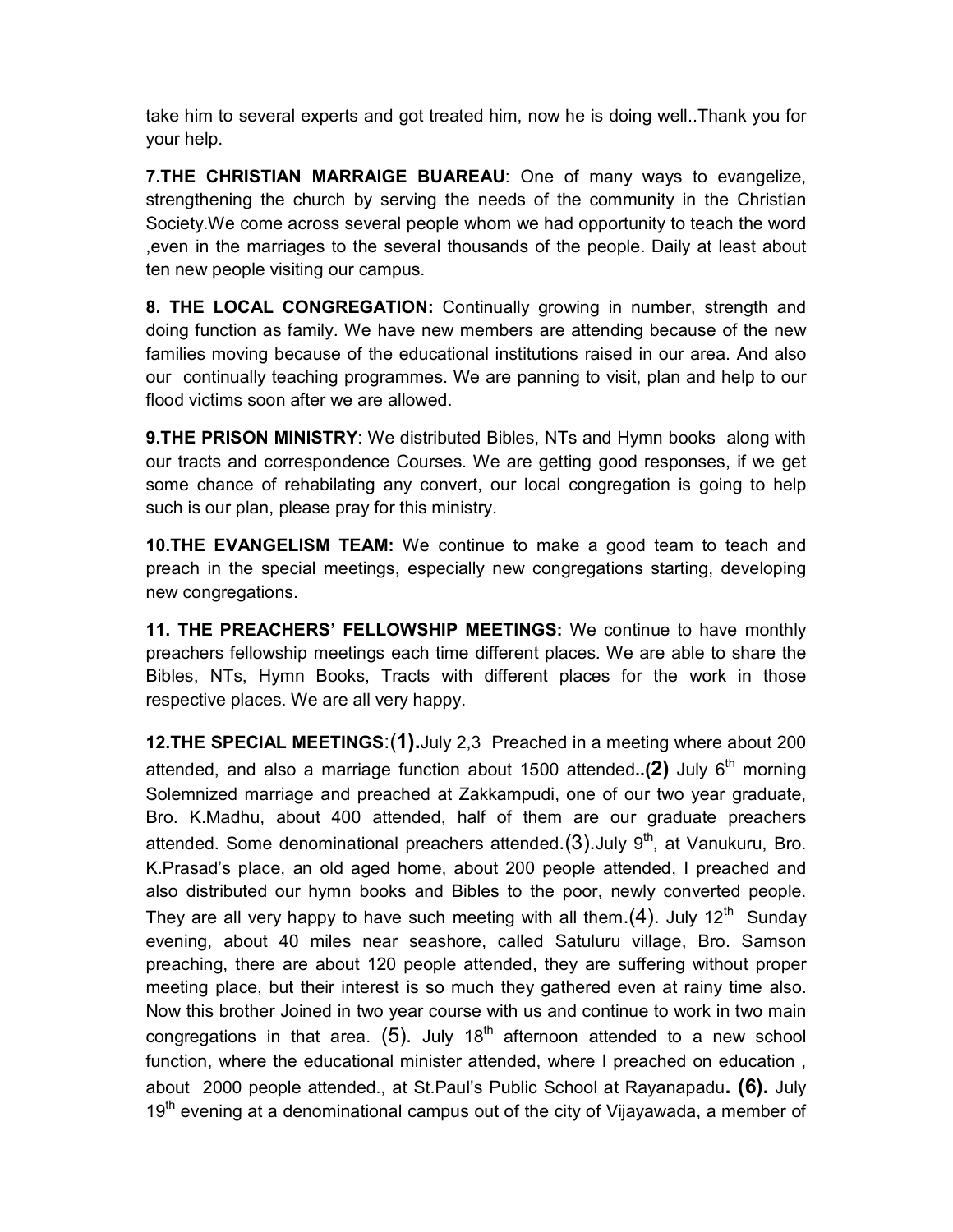parliament and a minister attended, all the Christian institution heads attended, about 1000 people attended.(7). July  $27<sup>th</sup>$  at Hyderabad with Bro. M. Aseervadam's place, preached and solemnized a marriage about 800 people attended. $(8)$ . July 31<sup>st</sup>. Two marriages that I have to preach and solemnize, one at Eluru, another at Ramayanapuram near Bheemavaram both are in West Godavari. I sent one brother to one place, one place at Eluru, Preached and solemnized, about 500 people attended.(9). AUGUST 3<sup>rd</sup> Monday at Mahaboobabad near Warangal, attended a preachers's fellowship meeting and also visited one congregation, where we are building with the help of Bro. Royce Frederic, without walls, preached and explained how we are building. Then visited another small congregation, inaugurated their new church meeting asbestos sheet's place and preached there, about 50 attended.(10). Aug 13<sup>th</sup> Thursday, morning solemnized and preached one marriage at Vanukuru, Bro. K.Prasad's son Immanuel's, about 1000 people attended, preachers about 300 attended. Evening at Gudavalli, Bro. D. Ashok preacher, his brother's marriage preached and solemnized, about 400 attended. Many preachers attended.(11). Aug 14<sup>th</sup> 15<sup>th</sup> Two days Gospel meeting in the evening at Hyderabad with Bro. U. Vandan Kumar, Preacher at Miyapur, daytime: Preachers' Fellowship meeting in two places, each place 30 to 40 preachers' attended.(12) Aug  $16<sup>th</sup>$ Sunday Bro. G. Mark at Nandigama, may be nearly 80 years died, he was a preacher, and teacher, converted from Catholic. He caused several congregations started and developed.  $(13)$ . Aug 20<sup>th</sup> visited a sister name Veeramma, a preacher's wife, one of our two year graduates, she is suffering with a cancer between her heart and lung, visited her in the hospital, but she died the same night, means next day early morning, she was having 4 children. $(14)$ . Aug 21<sup>st</sup> Fri, Morning attended a memorial service of Bro. Prasad, a preacher, who was at Gudivada. The same day attended sis. Veeramma burial at Vijayawada Payakapuram, about 600 people attended.  $(15)$ . Aug 26<sup>th</sup> Wed, 10 A.M. at Nandigama, Bro.G.Mark's memorial service about 1500 attended, I also preached there.(16). Aug  $27<sup>th</sup>$  Thur, evening at Kovvuru, near Rajahmundry with Bro. A.V.Rao's house thanks giving, more preachers invited, about 800 people attended, occasion, his one daughter successfully completing her doctor MBBS in China, another daughter completed her B.Sc nursing course, and his son joined in Medical college for her doctor course as MBBS course.(17). Aug  $28<sup>th</sup>$  Preachers' fellowship meeting in English Medium at JNI about 40 preachers attended. More people may come next time, monthly may grow.(18). Aug 31<sup>st</sup>, 10 A.M. Bro. Robert's wife Veetamma memorial meeting at Payakapuram, about 600 people attended. Please pray for her children. (19) SEPTEMBER 11<sup>th</sup>, 6.30 to 9.30 P.M. Gideon's Preachers' Banquet, about 2000 people attended in a big auditorium. Met several denominational preachers, leaders, and got some contacts to study. $(20)$ . Sept 20<sup>th</sup> 12 noon at Lingamguntapalem village in Guntur Dist, an old preacher Bro. K.Joseph, about 80 years age, retired teacher, I visited 20 years back, but now his son, a lecturer in the college, visited me